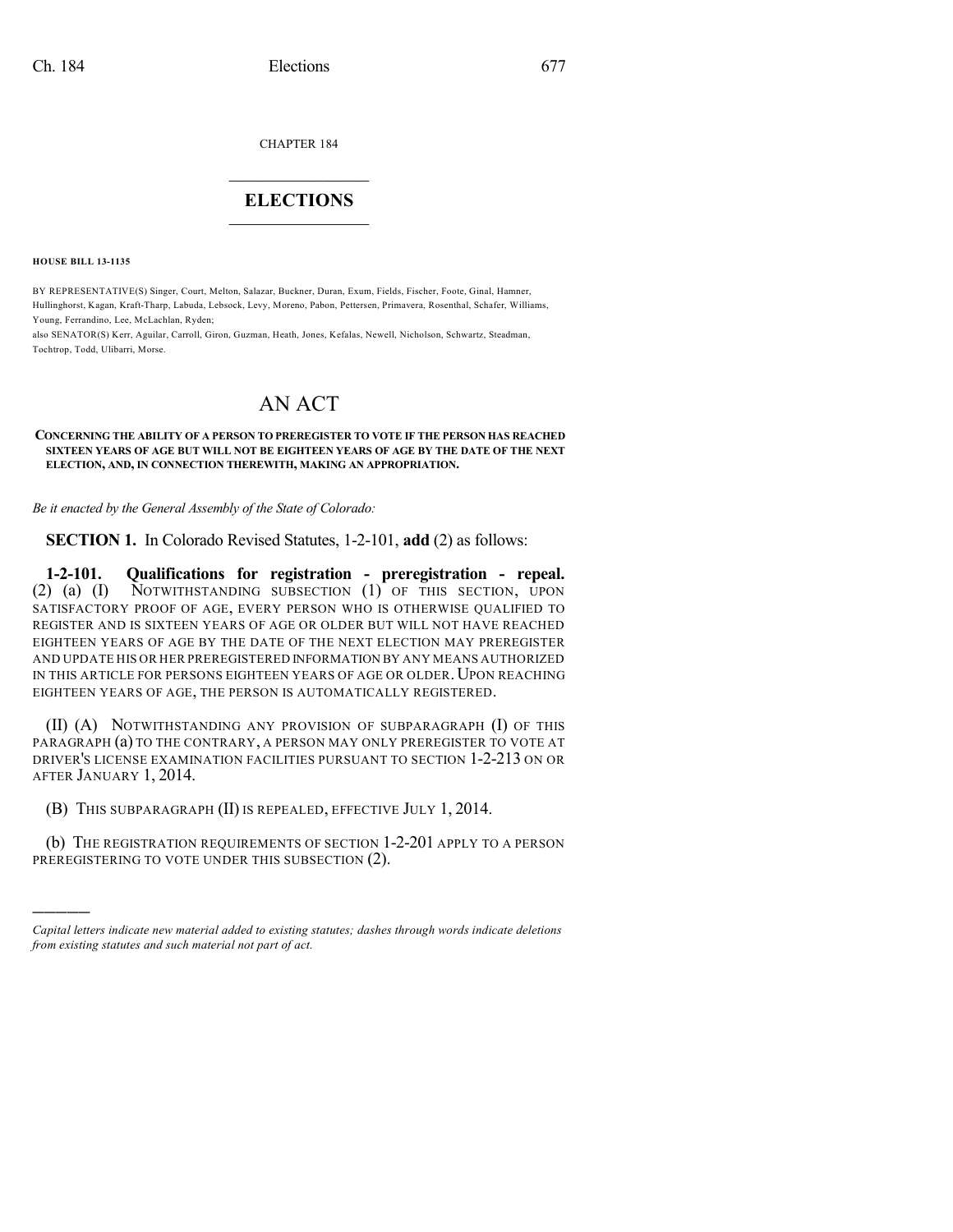**SECTION 2.** In Colorado Revised Statutes, 1-2-202.5, **add** (1.5) as follows:

**1-2-202.5. On-linevoter registration- on-line changesinelector information.** (1.5) A PERSON MAY PREREGISTER PURSUANT TO SECTION 1-2-101 (2) ON THE OFFICIAL WEB SITE REFERENCED IN, AND IN ACCORDANCE WITH THE SIGNATURE REQUIREMENTS OF, SUBSECTION (1) OF THIS SECTION, AND ANY PERSON THAT HAS PREREGISTERED MAY CHANGE HIS OR HER INFORMATION ON THE REGISTRATION RECORD BY COMPLETING AN ELECTRONIC FORM ON THE OFFICIAL WEB SITE REFERENCED IN SUBSECTION (1) OF THIS SECTION.

**SECTION 3.** In Colorado Revised Statutes, 1-2-205, **amend** (2) as follows:

**1-2-205. Self-affirmationmadebyelector.**(2) Eachelectormaking application for registration shall MUST make the following self-affirmation: "I, ..., do solemnly affirm that:

- I am a citizen of the United States; and that on the date of the next election I shall have attained the age of eighteen years and shall have resided in
- I AM A RESIDENT OF the state of Colorado; at least thirty days and in precinct no. .... at least thirty days before the election. I further affirm that the present address I listed herein is my sole legal place of residence and that I claim no other place as my legal residence.
- I AM AT LEAST SIXTEEN YEARS OLD AND UNDERSTAND THAT I MUST BE EIGHTEEN YEARS OLD TO BE ELIGIBLE TO VOTE; AND
- IFURTHER AFFIRM THAT IMEET THEREGISTRATION QUALIFICATIONS AND THAT THE INFORMATION I HAVE PROVIDED ON THIS APPLICATION IS TRUE TO THE BEST OF MY KNOWLEDGE AND BELIEF.".

**SECTION 4.** In Colorado Revised Statutes, 1-2-213, **amend** (2) (a) as follows:

**1-2-213. Registration at driver's license examination facilities.** (2) (a) An applicant who wishes to complete an application for registration shall MUST read and answer the questions required by section 1-2-204 and shall make a self-affirmation by signing the following statement: "I, ......................, do solemnly affirm that I am a citizen of the United States and that on the date of the next election Ishall have attained the age of eighteen years and shall have resided in the state of Colorado at least thirty days and in my precinct at least thirty days before the election. I further affirm that the present address I listed herein is my sole legal place of residence and that I claim no other place as my legal residence." THE SELF-AFFIRMATION REQUIRED UNDER SECTION 1-2-205. Each application for registration shall MUST bear the following statement: "Warning: It is a class 1 misdemeanor to affirm falsely as to your qualifications to register to vote.".

**SECTION 5.** In Colorado Revised Statutes, 1-7.5-103, **amend** (5) as follows:

**1-7.5-103. Definitions.** As used in this article, unless the context otherwise requires: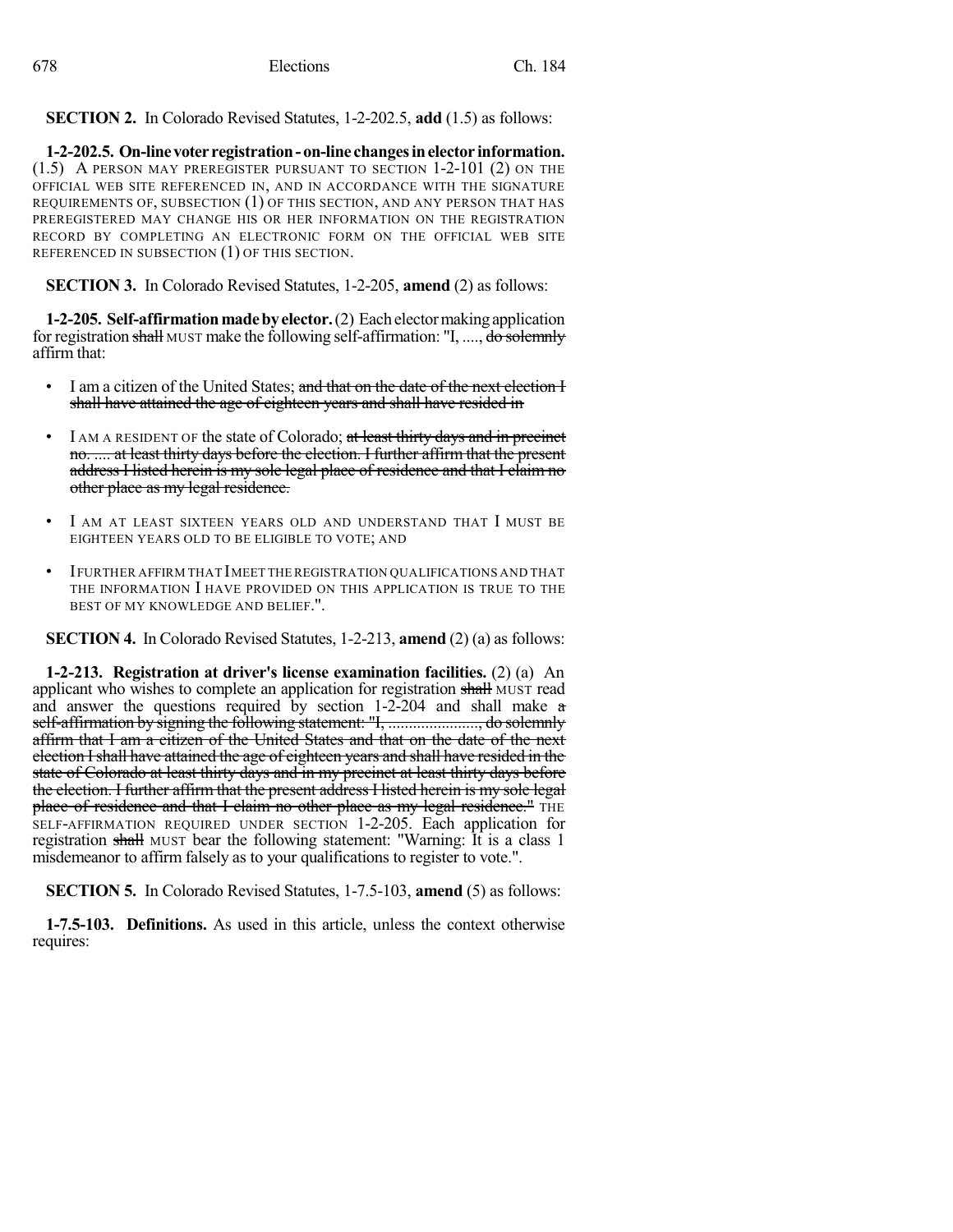## Ch. 184 Elections 679

(5) "Mail ballot packet" means the packet of information provided by the designated election official to eligible electors in the mail ballot election AND TO PERSONS PREREGISTERED TO VOTE PURSUANT TO SECTION 1-2-101 (2) WHO WILL BE EIGHTEEN YEARS OF AGE ON THE DATE OF THE MAIL BALLOT ELECTION. The packet includes the ballot, instructions for completing the ballot, a secrecy envelope, and a return envelope.

**SECTION 6.** In Colorado Revised Statutes, **amend** 1-8-102 as follows:

**1-8-102. When mail-in voters may vote.** Any eligible elector OR PERSON PREREGISTERED TO VOTE PURSUANT TO SECTION  $1-2-101(2)$  who will be eighteen YEARS OF AGE ON THE DATE OF THE ELECTION may vote by mail-in ballot at any election under the regulations and in the manner provided in this part 1.

**SECTION 7.** In Colorado Revised Statutes, **amend** 1-8-202 as follows:

**1-8-202. When eligible electors may vote by early ballot.** Early voting shall be made available to any eligible elector in the manner provided in this part 2 during regular business hours for ten days before a primary election and a special legislative election and for fifteen days before a general election or other November election conducted by the county clerk and recorder. The board of county commissioners may by resolution increase the hours that the early voters' polling place may be open. Eligible electors OR PERSONS PREREGISTERED TO VOTE PURSUANT TO SECTION 1-2-101 (2) WHO WILL BE EIGHTEEN YEARS OF AGE ON THE DATE OF THE ELECTION who appear in person at the early voters' polling place during this time may cast their ballots in the same manner as any ballot would be cast in a precinct polling place on election day.

**SECTION 8.** In Colorado Revised Statutes, **amend** 1-2-227 as follows:

**1-2-227. Custody and preservation of records.**(1) Registration booksshall be left in the custody of the county clerk and recorder, who shall be responsible for them. The oaths or affirmations, applications for affidavit registration, federal postcard applications, applicationsfor change of residence or change of name, and other papers provided for by this part 2 shall be preserved by the county clerk and recorder and shall not be destroyed until after the next general election. They shall be public records subject to examination by any elector, and the elector shall have the right to make copies of the records during office hours.

(2) THE VOTER INFORMATION PROVIDED BY A PREREGISTRANT WHO WILL NOT TURN EIGHTEEN YEARS OF AGE BY THE DATE OF THE NEXT ELECTION SHALL BE KEPT CONFIDENTIAL IN THE SAME MANNER AS, AND USING THE PROGRAMS DEVELOPED FOR, INFORMATION THAT IS KEPT CONFIDENTIAL PURSUANT TO SECTION 24-72-204 (3.5), C.R.S. NOTHING IN THIS SUBSECTION (2) SHALL BE CONSTRUED TO REQUIRE ANY REQUEST, APPLICATION, OR FEE FOR SUCH CONFIDENTIALITY. WHEN THE PREREGISTRANT WILL BE EIGHTEEN YEARS OF AGE ON THE DATE OF THE NEXT ELECTION, SUCH INFORMATION IS NO LONGER CONFIDENTIAL UNDER THIS SUBSECTION (2).

**SECTION 9. Appropriation.** (1) In addition to any other appropriation, there is hereby appropriated, out of any moneys in the licensing services cash fund